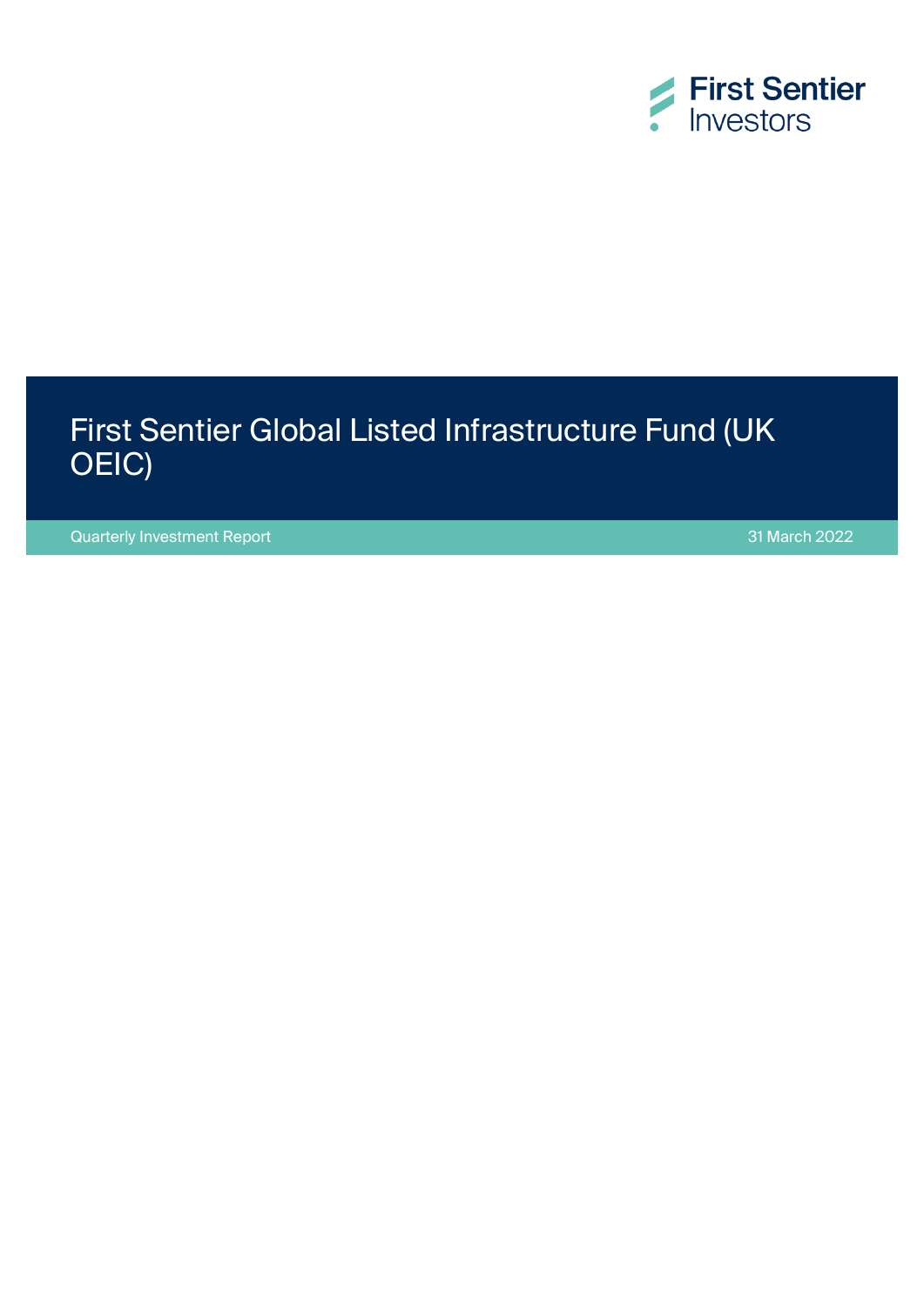| <b>Contents</b>                         |                |
|-----------------------------------------|----------------|
| Portfolio Overview                      |                |
| Performance                             | $\overline{2}$ |
| Commentary                              | 3              |
| Portfolio Allocation and Stock Holdings | $\overline{4}$ |
| <b>Stock Contribution</b>               | 5              |
| <b>Risk Analysis</b>                    | 6              |
| <b>Disclaimer</b>                       | 7              |
|                                         |                |

### Risk Factors

This document is a financial promotion for the First Sentier Global Listed Infrastructure Fund in the UK and Switzerland and elsewhere where lawful. Investing involves certain risks including:

- The value of investments and any income from them may go down as well as up and are not guaranteed. Investors may get back substantially less than the original amount invested.
- Single sector risk: investing in a single economic sector may be riskier than investing in a number of different sectors. Investing in a larger number of sectors helps to spread risk.
- Currency risk: The Fund invests in assets which are denominated in other currencies; changes in exchange rates will affect the value of the Fund and could create losses. Currency control decisions made by governments could affect the value of the Fund's investments and could cause the Fund to defer or suspend redemptions of its shares.
- Listed Infrastructure Risk: the infrastructure sector and the value of the Fund is particularly affected by factors such as natural disasters, operational disruption and national and local environmental laws.
- Emerging market risk: Emerging markets tend to be more sensitive to economic and political conditions than developed markets. Other factors include greater liquidity risk, restrictions on investment or transfer of assets, failed/delayed settlement and difficulties valuing **securities**

Reference to specific securities (if any) is included for the purpose of illustration only and should not be construed as a recommendation to buy or sell. Reference to the names of any company is merely to explain the investment strategy and should not be construed as investment advice or a recommendation to invest in any of those companies.

For a full description of the terms of investment and the risks please see the Prospectus and Key Investor Information Document.

If you are in any doubt as to the suitability of our funds for your investment needs, please seek investment advice.

If you are unsure of the terminology used in this report, please seek independent financial advice.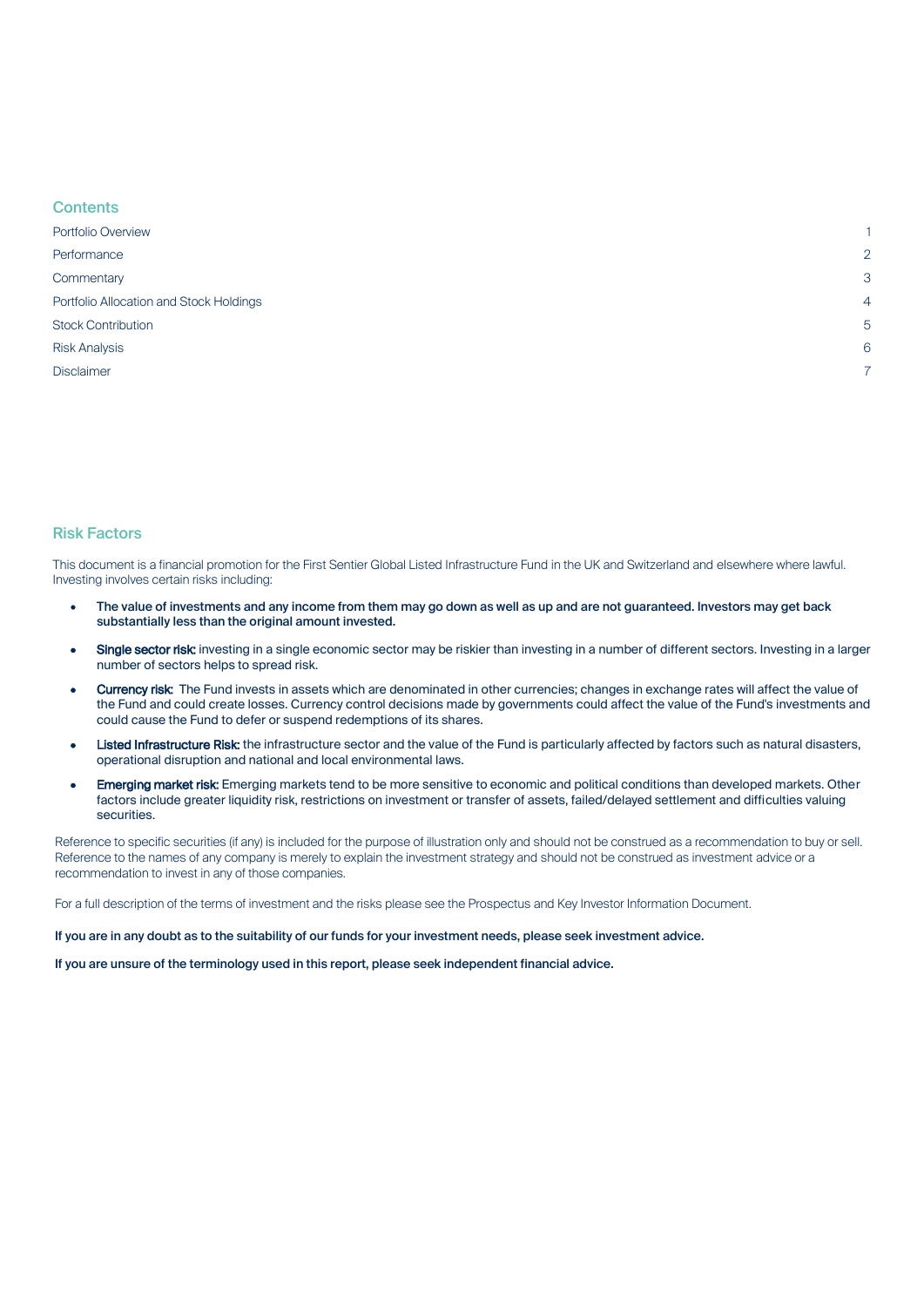## <span id="page-2-0"></span>Portfolio Overview

31 March 2022

### Investment objective and policy

The Fund aims to achieve an investment return from income and capital growth over the medium to long term (at least three years).

The Fund invests in shares of companies that are involved in infrastructure around the world. The infrastructure sector includes utilities (e.g. water and electricity), highways and railways, airports services, marine ports and services, and oil and gas storage and transportation. The Fund does not invest directly in infrastructure assets. The Fund may invest up to 10% in other funds. The Fund may use derivatives to reduce risk or to manage the Fund more efficiently.

### Fund Information

| <b>Fund Launch Date</b>               | 08 October 2007                                  |
|---------------------------------------|--------------------------------------------------|
| Fund Size (£m)                        | 1693.6                                           |
| UK's Investment Association<br>Sector | Infrastructure                                   |
| <b>Benchmark</b>                      | FTSE Global Core Infrastructure 50/50 Net Index* |
| Number Of Holdings                    | 45                                               |
| Fund Manager(s)                       | Peter Meany/Andrew Greenup/Edmund Leung          |
| Research Rating ^                     | Morningstar®: Silver Square Mile: AA RSM: Rated  |
| <b>Fund Yield</b>                     | 2.5%                                             |

\* The benchmark changed from the UBS Global Infrastructure & Utilities 50-50 Index to the above on 01/04/2015. The benchmark and IA sector for this Fund have been identified as a means by which investors can compare the performance of the Fund and have been chosen because their constituents most closely represent the scope of the investable assets. The benchmark and sector are not used to limit or constrain how the portfolio is constructed nor are they part of a target set for Fund performance. The IA Infrastructure Sector was split out of the IA Global Sector as of 13 September 2021 to create a new IA Infrastructure Sector. The First Sentier Global Listed Infrastructure Fund joined the new IA Infrastructure Sector at the same time. Please note that the number of funds in each Investment Association sector will vary over time.

^This does not constitute an investment recommendation and is not indicative of future results. Methodology available on rating provider's website.

### Available Share Classes

| <b>ISIN</b>  | <b>Sedol</b>                     | <b>Share Class</b>                                                                |
|--------------|----------------------------------|-----------------------------------------------------------------------------------|
| GB00B24HJC53 | B <sub>24</sub> HJC <sub>5</sub> | First Sentier Global Listed Infrastructure Fund GBP Class A (Accumulation)        |
| GB00B24HJR07 | B <sub>24</sub> HJRO             | First Sentier Global Listed Infrastructure Fund GBP Class A (Income)              |
| GB00B24HJL45 | B <sub>24</sub> HJL4             | First Sentier Global Listed Infrastructure Fund GBP Class B (Accumulation)        |
| GB00B8PLJ176 | B8PLJ17                          | First Sentier Global Listed Infrastructure Fund GBP Class B Hedged (Accumulation) |
| GB00B24HK556 | <b>B24HK55</b>                   | First Sentier Global Listed Infrastructure Fund GBP Class B (Income)              |
| GB00B7DYMW38 | B7DYMW3                          | First Sentier Global Listed Infrastructure Fund GBP Class B Hedged (Income)       |
| GB00B8P3WM58 | B8P3WM5                          | First Sentier Global Listed Infrastructure Fund EUR Class B Hedged (Accumulation) |
| GB00BN4RC078 | BN4RCO7                          | First Sentier Global Listed Infrastructure Fund EUR Class B (Income)              |
| GB00B2PDR732 | B <sub>2</sub> PDR <sub>73</sub> | First Sentier Global Listed Infrastructure Fund EUR Class A (Income)              |
| GB00B8HBQ708 | B8HB070                          | First Sentier Global Listed Infrastructure Fund USD Class B (Accumulation)        |

### For further information

| <b>Head of Distribution, UK &amp; Europe</b>   |                                                                     |                                | <b>Sales Director, Europe</b>            |                                                   |                                |
|------------------------------------------------|---------------------------------------------------------------------|--------------------------------|------------------------------------------|---------------------------------------------------|--------------------------------|
| Graham Fox                                     | +44 (0) 20 7332 6530                                                | graham.fox@firstsentier.com    | Eva von Sydow                            | +33 (0) 172 25 66 36                              | eva.vonsydow@firstsentier.com  |
|                                                | Sales Director, Europe & Third Party Distributions                  |                                | <b>Sales Manager, Europe</b>             |                                                   |                                |
| Marc Bishop                                    | +44 (0) 20 7332 6556                                                | marc.bishop@firstsentier.com   |                                          | +49 (0) 69 710 456                                |                                |
|                                                | Business Development Manager - Scotland, North of England & Ireland |                                | <b>Robert Retz</b>                       | 304                                               | robert.retz@firstsentier.com   |
| <b>Ross Stewart</b>                            | +44 (0)131 473 2482                                                 | ross.stewart@firstsentier.com  | <b>Head of Clients &amp; DC Strategy</b> |                                                   |                                |
| <b>Head of Distribution, Ireland</b>           |                                                                     |                                | Hilary Inglis                            | +44 (0) 207 332 6533                              | Hilary.Inglis@firstsentier.com |
| <b>Frank Glennon</b>                           | +44(0)7776 138105                                                   | frank.glennon@firstsentier.com |                                          | <b>Head of Institutional Sales, UK &amp; EMEA</b> |                                |
|                                                | Sales Director, London, South East and Channel Islands              |                                | Peter Swan                               | +44 (0) 20 7332 9428                              | peter.swan@firstsentier.com    |
| <b>Tom Burton</b>                              | +44 (0) 20 7332 6559                                                | tom.burton@firstsentier.com    | <b>UK Consultant Relations</b>           |                                                   |                                |
| <b>Sales Director, Midlands and South West</b> |                                                                     |                                | Sam Roberts                              | +44 (0) 20 7332 6577                              | sam.roberts@firstsentier.com   |
| Carl Tomlin                                    | +44 (0) 7825 935634                                                 | carl.tomlin@firstsentier.com   |                                          |                                                   |                                |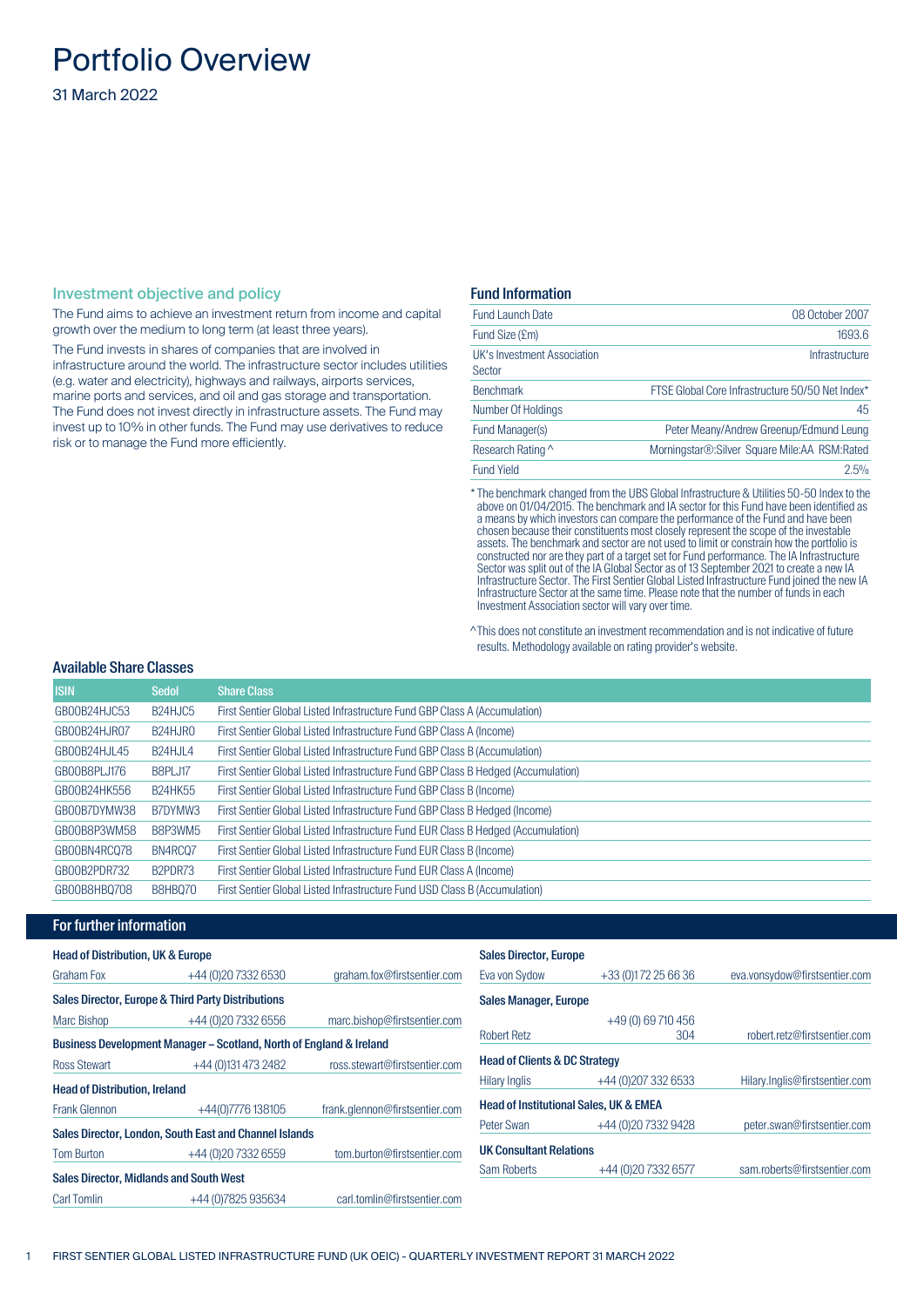## <span id="page-3-0"></span>**Performance** 31 March 2022

### Annual Performance (% in GBP) to 31 March 2022

|                                                 | 12 mths to<br>31/03/22 | 12 mths to<br>31/03/21 | 12 mths to<br>31/03/20 | 12 mths to<br>31/03/19 | 12 mths to.<br>31/03/18 |
|-------------------------------------------------|------------------------|------------------------|------------------------|------------------------|-------------------------|
| First Sentier Global Listed Infrastructure Fund | 18.3                   | 12.6                   | $-5.5$                 | 20.6                   | -8.5                    |
| FTSE Global Core Infrastructure 50/50 Net Index | 20.0                   | 14.                    | -8.6                   | 22.4                   | $-6.8$                  |
| Sector return                                   | 16.5                   | 18.5                   | -6.8                   | 17.3                   | $-6.5$                  |

### Cumulative Performance (% in GBP) to 31 March 2022

|                                                 | <b>Since</b>     |                |             |      |               |        |                            |     |
|-------------------------------------------------|------------------|----------------|-------------|------|---------------|--------|----------------------------|-----|
|                                                 | <b>Inception</b> | 10 $\gamma$ rs | 5 yrs 3 yrs |      | $1 \text{yr}$ |        | <b>THE STAR STAR STARS</b> |     |
| First Sentier Global Listed Infrastructure Fund | 269.9            | 191.3          | 38.9        | 25.9 | 18.3          |        | 12.9                       |     |
| FTSE Global Core Infrastructure 50/50 Net Index | 200.9            | 187.6          | 42.9        | 25.2 | 20.0          | 6.7    | 14.2                       | 6.7 |
| Sector return                                   | 231.2            | 163.6          | 38.8        | 30.0 | 16.5          | $-5.1$ | 10.3                       | 5.1 |

### Calendar Year Performance (% in GBP) to 31 March 2022



These figures refer to the past. Past performance is not a reliable indicator of future results. For investors based in countries with currencies other than GBP, the return may increase or decrease as a result of currency fluctuations. Since inception performance figures have been calculated from 08 October 2007. All performance data for the First Sentier Global Listed Infrastructure Fund Class B (Accumulation) GBP as at 31 March 2022. Source for fund - Lipper IM / First Sentier Investors (UK) Funds Limited. Performance data is calculated on a net basis by deducting fees incurred at fund level (e.g. the management fee and other fund expenses), save that it does not take account of initial charges or switching fees (if any). Income reinvested is included on a net of tax basis. Source for benchmark - FTSE, income reinvested net of tax.

Sector returns calculated by Lipper and denote the arithmetic mean performance of funds in the relevant UK's Investment Association Sector. On 22 September 2020, First State Global Listed Infrastructure Fund was rebranded as First Sentier Global Listed Infrastructure Fund.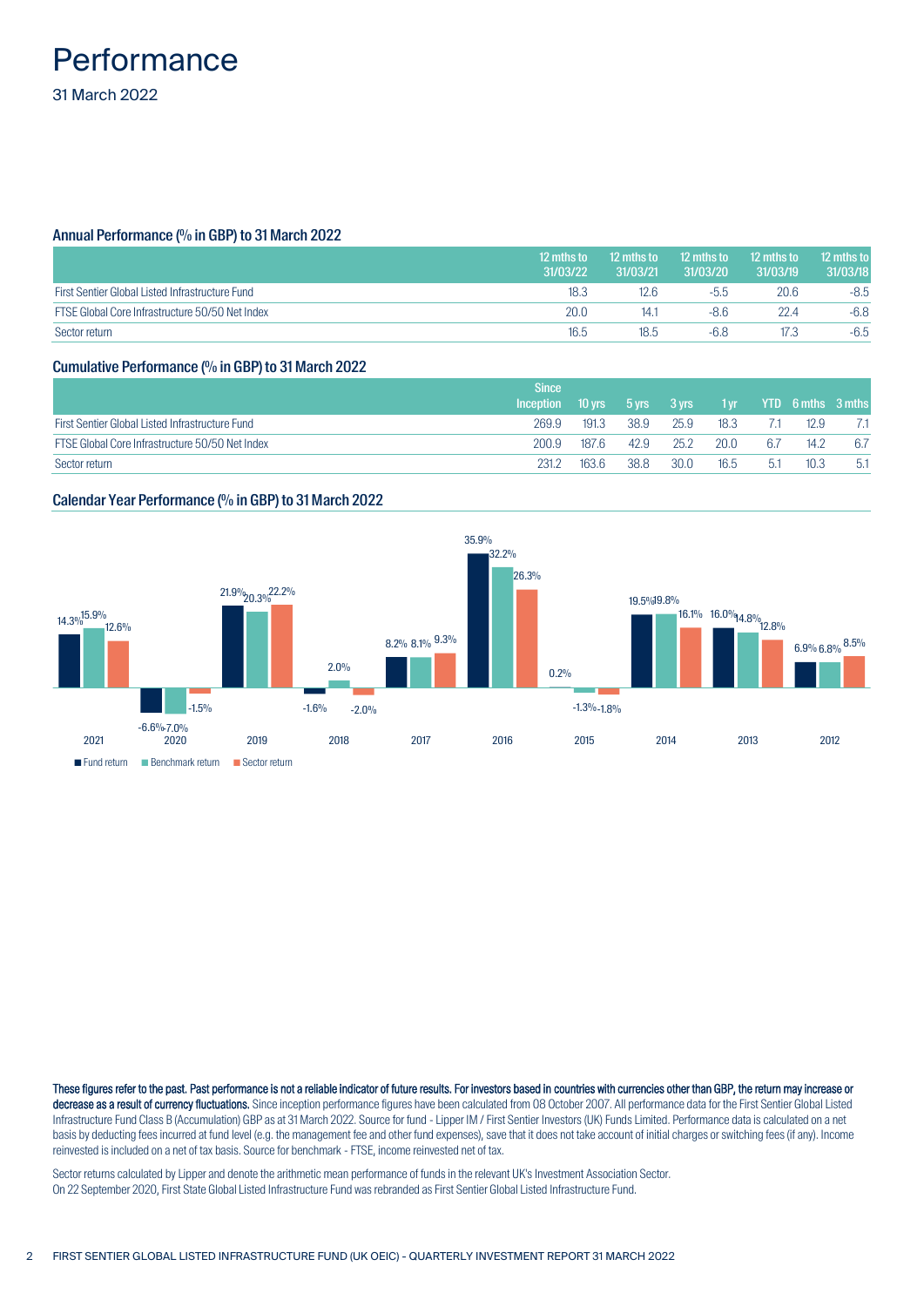## <span id="page-4-0"></span>**Commentary**

### Market Review

Global listed infrastructure delivered positive returns as global equities fell during the March quarter.

Russia's invasion of Ukraine in February saw western governments impose a swathe of financial and economic sanctions on Russia. The portfolio has no direct exposure to Russia, but we remain alert to potential implications for commodity and broader markets.

In March, the US Federal Reserve raised interest rates for the first time since 2018, in an effort to counter rising inflation. Importantly, infrastructure outperformed equities in the quarter despite the 83 bps rise in US long bond yields, implying the move was well anticipated by markets

### Performance Review

Energy midstream stocks rallied on expectations that Europe's need to reduce or eliminate its dependence on Russia energy would buoy US oil and natural gas production levels. This is likely to support utilisation rates of North American pipelines and storage assets, and boost demand for LNG exports. Airports climbed as coronavirus travel restrictions and isolation requirements eased in many regions (although China proved a notable exception to this). Railroads gained on the view that higher commodity prices would prove supportive of North American bulk volumes (and freight rail operators). Japanese passenger rail also recorded modest gains as domestic travel restrictions were lifted.

Towers / Data Centers lagged in January and February, as concerns for higher bond yields overshadowed the structural growth theme of increasing demand for mobile data, before recovering some ground in **March** 

### Fund Activity

The Fund initiated a position in Danish-listed Ørsted, a leading global renewables developer and operator with a focus on offshore wind. The majority of Ørsted's current projects are located in the North Sea, but the company also has a growing onshore wind and solar business in the United States, and growth ambitions in Asia. Government subsidies or tax incentive structures underpin stable returns from the company's projects over long time frames, regardless of underlying energy market conditions. Net zero commitments and a growing focus on energy independence are expected to underpin structural growth in demand for the company's developments over coming years.

A position in Canadian National Railway was divested on a relative valuation basis; the stock is now trading at levels above peers and above its own long-term average valuation multiples. The Fund Manager prefers US operators such as Norfolk Southern, which is trading at cheaper multiples and has greater scope to improve operational efficiency.

### **Outlook**

The Fund invests in a range of global listed infrastructure assets including toll roads, airports, railroads, utilities and renewables, energy midstream, wireless towers and data centres. These sectors share common characteristics, like barriers to entry and pricing power, which can provide investors with inflation-protected income and strong capital growth over the medium-term.

Toll roads represent the portfolio's largest sector overweight, via positions in European, Asia Pacific and Latin American operators. We believe these companies represent exceptional value at current levels, with traffic volumes proving significantly more resilient than those of other transport infrastructure assets. Toll roads are also likely to fare relatively well in a higher inflation environment. Many toll roads have concession agreements that specify how prices can be increased, with an option to follow the inflation rate or an agreed percentage – whichever is higher.

The portfolio is also overweight Railroads, primarily via exposure to large cap North American freight rail operators. These firms are unique and valuable franchises. Their wholly-owned track networks are high quality infrastructure assets which can never be replicated. They typically operate under duopoly market conditions, with significant numbers of captive customers such as grain, chemical and auto producers giving them strong pricing power over long haul routes. Improving operating efficiency provides further scope to grow earnings.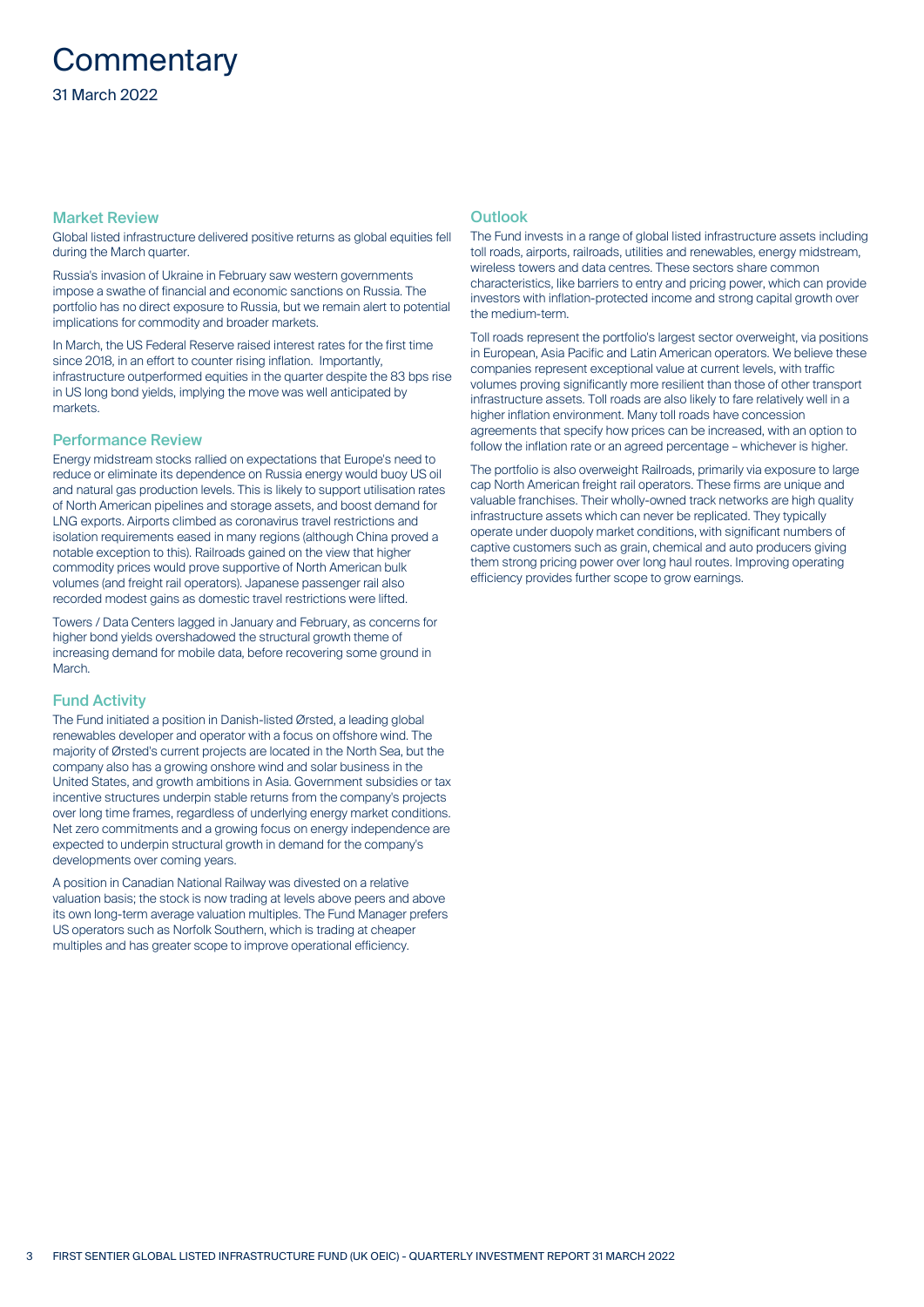## <span id="page-5-0"></span>Portfolio Allocation and Stock Holdings

31 March 2022

### Ten Largest Holdings as at 31 March 2022

| <b>Stock Name</b>                   | <b>Country</b> | <b>Sector</b>             | <b>Portfolio</b><br>Weight $\left(\frac{0}{0}\right)$ | <b>Index</b><br>Weight $(%)$ |
|-------------------------------------|----------------|---------------------------|-------------------------------------------------------|------------------------------|
| Transurban                          | Australia      | Highways & Railtracks     | 7.0                                                   | 5.2                          |
| Nextera Energy Inc                  | <b>USA</b>     | <b>Electric Utilities</b> | 5.5                                                   | 5.0                          |
| Dominion Energy Inc COM             | <b>USA</b>     | Multi-Utilities           | 4.9                                                   | 2.5                          |
| <b>American Tower Corporation</b>   | <b>USA</b>     | <b>Specialized REITs</b>  | 4.3                                                   | 3.4                          |
| Sempra Energy                       | <b>USA</b>     | Multi-Utilities           | 4.1                                                   | 1.9                          |
| Aena SA                             | Spain          | <b>Airport Services</b>   | 3.4                                                   | 2.0                          |
| SBA Communications Corp Class A     | <b>USA</b>     | <b>Specialized REITs</b>  | 3.4                                                   | 1.1                          |
| <b>CSX Corporation</b>              | <b>USA</b>     | Railroads                 | 3.3                                                   | 1.1                          |
| <b>Norfolk Southern Corporation</b> | <b>USA</b>     | Railroads                 | 3.3                                                   | 0.9                          |
| <b>Entergy Corporation</b>          | <b>USA</b>     | <b>Electric Utilities</b> | 3.3                                                   | 0.8                          |



- Electric Utilities  $28.9\%$  (29.1%\*)
- Highways & Railtracks 14.6% (9.9%\*)
- **Multi-Utilities 12.4% (13.7%\*)**
- Railroads  $9.2% (8.4%^{*})$
- Specialized REITs  $7.6\%$  (6.9%\*) Oil & Gas Storage & Transportation 7.2% (9.8%\*)
- Airport Services 6.2% (9.0%\*)
- Gas Utilities  $3.6%$   $(4.4%^*)$
- Water Utilities  $2.8\%$   $(3.1\%^*)$
- Construction & Engineering 2.5% (0.0%\*)
- Other  $3.0\%$  (5.8%\*)
- Cash 2.1%  $(0.0\%*)$

### Sector Breakdown **Country Breakdown Country Breakdown**



### \*Index Weight

\*Index Weight

Sector and Country classifications provided by Factset and First Sentier Investors. The Fund may hold multiple equity securities in the same company, which have been combined to provide the Fund's total position in that company. Index weights, if any, typically include only the main domestic-listed security. The above Fund weightings may or may not include reference to multiple securities.



Market Capitalisation Breakdown (GBP)

Data source: For illustration purposes only. Portfolio weights may not add up to 100% as cash holdings are excluded and full coverage of stocks is not always available. This information is calculated by First Sentier Investors.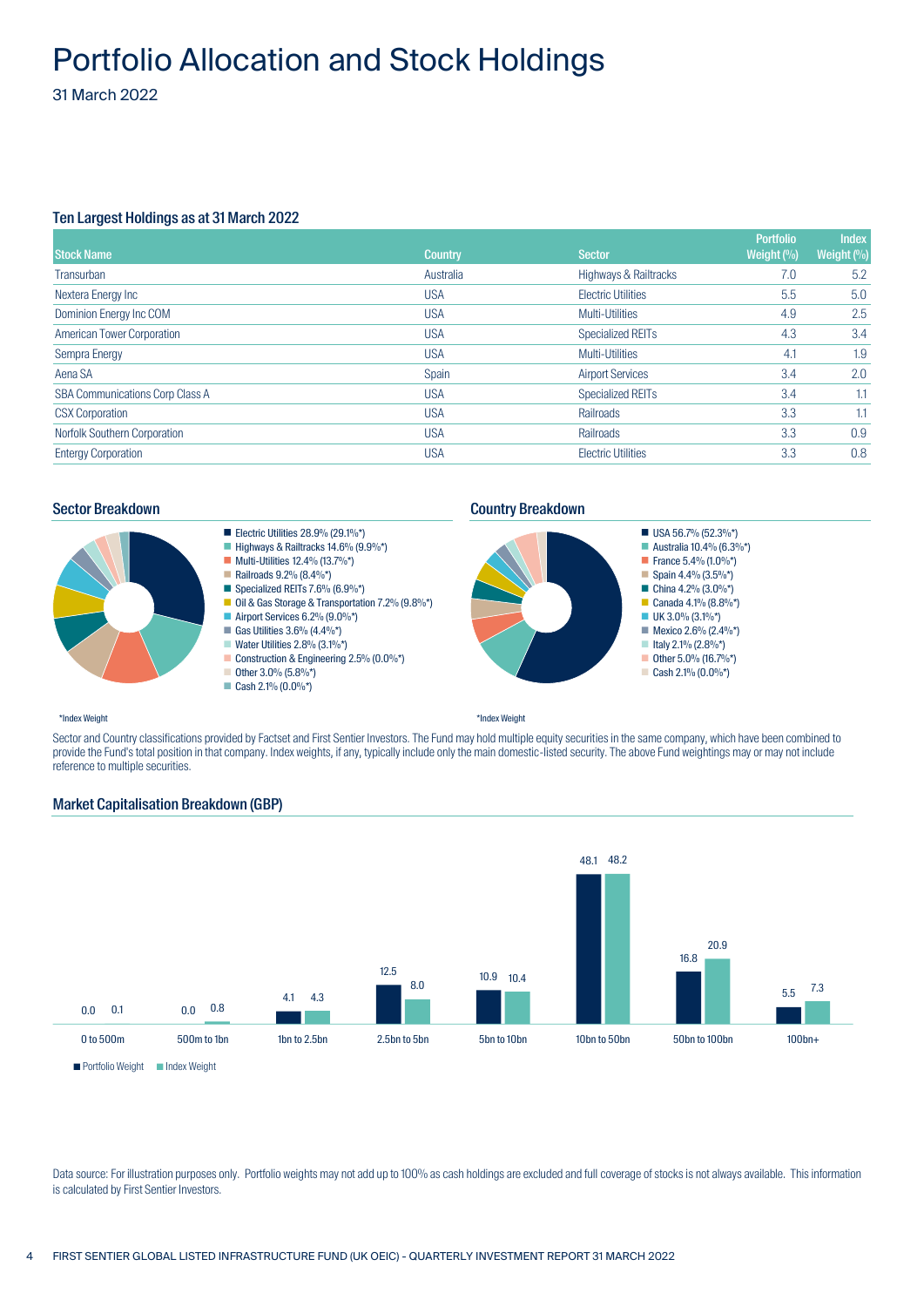## <span id="page-6-0"></span>Stock Contribution

31 March 2022

### Top 5 contributors to absolute performance

### 3 months to 31 March 2022

| <b>Stock Name</b>            | <b>Country</b> | <b>Sector</b>                         | Value added<br>(bps*) |
|------------------------------|----------------|---------------------------------------|-----------------------|
| Sempra Energy                | <b>USA</b>     | Multi-Utilities                       | 125                   |
| Cheniere Energy, Inc.        | <b>USA</b>     | Oil & Gas Storage &<br>Transportation | 86                    |
| CCR S.A.                     | <b>Brazil</b>  | Highways & Railtracks                 | 62                    |
| Dominion Energy Inc COM      | <b>USA</b>     | Multi-Utilities                       | 61                    |
| Pembina Pipeline Corporation | Canada         | Oil & Gas Storage &<br>Transportation | 42                    |

### 12 months to 31 March 2022

| <b>Stock Name</b>               | <b>Country</b> | <b>Sector</b>                         | Value added<br>$(bps^*)$ |
|---------------------------------|----------------|---------------------------------------|--------------------------|
| Cheniere Energy, Inc.           | <b>USA</b>     | Oil & Gas Storage &<br>Transportation | 165                      |
| Sempra Energy                   | USA            | Multi-Utilities                       | 147                      |
| Nextera Energy Inc              | USA            | <b>Electric Utilities</b>             | 117                      |
| SBA Communications Corp Class A | <b>USA</b>     | <b>Specialized REITs</b>              | 111                      |
| Dominion Energy Inc COM         | USA            | <b>Multi-Utilities</b>                | 102                      |

### Bottom 5 contributors to absolute performance

### 3 months to 31 March 2022

|                                        |                |                           | Value added |
|----------------------------------------|----------------|---------------------------|-------------|
| <b>Stock Name</b>                      | <b>Country</b> | <b>Sector</b>             | $(bps^*)$   |
| <b>American Tower Corporation</b>      | <b>USA</b>     | <b>Specialized REITs</b>  | $-63$       |
| China Gas Holdings Limited             | China          | <b>Gas Utilities</b>      | $-55$       |
| Nextera Energy Inc                     | <b>USA</b>     | <b>Electric Utilities</b> | $-41$       |
| <b>SBA Communications Corp Class A</b> | USA            | <b>Specialized REITs</b>  | $-34$       |
| Eversource Energy                      | <b>USA</b>     | <b>Electric Utilities</b> | $-16$       |

### 12 months to 31 March 2022

| <b>Stock Name</b>                   | <b>Country</b> | <b>Sector</b>         | Value added<br>$(bps^*)$ |
|-------------------------------------|----------------|-----------------------|--------------------------|
| China Gas Holdings Limited          | China          | <b>Gas Utilities</b>  | $-173$                   |
| <b>Rubis SCA</b>                    | France         | <b>Gas Utilities</b>  | $-104$                   |
| Tokyo Gas Co Ltd                    | Japan          | <b>Gas Utilities</b>  | $-27$                    |
| Jiangsu Expressway Co. Ltd. Class H | China          | Highways & Railtracks | $-16$                    |
| West Japan Railway Company          | Japan          | Railroads             | $-15$                    |

Stock Contributions show the impact of the individual stock's performance to the total fund performance. These stock contributions show the top 5 and bottom 5 contributors to the fund and are not representative of the performance of the fund as a whole.

### These figures refer to the past. Past Performance is not a reliable indicator of future results. For investors based in countries with currencies other than GBP, the return may increase or decrease as a result of currency fluctuation.

This stock information does not constitute any offer or inducement to enter into investment activity.

Contributions are calculated at the investee company level before the deduction of any fees incurred at fund level (e.g. the management fee and other fund expenses) but after the deduction of transactional costs.

Stocks held/listed in non-index countries have economic activity > 50% from developing economies.

\* A basis point is a unit of measure used in finance to describe the percentage change in value or rate of a financial instrument. One basis point is equivalent to 0.01% (1/100th of a percent) or 0.0001 in decimal form.

Data source: This information is calculated by First Sentier Investors.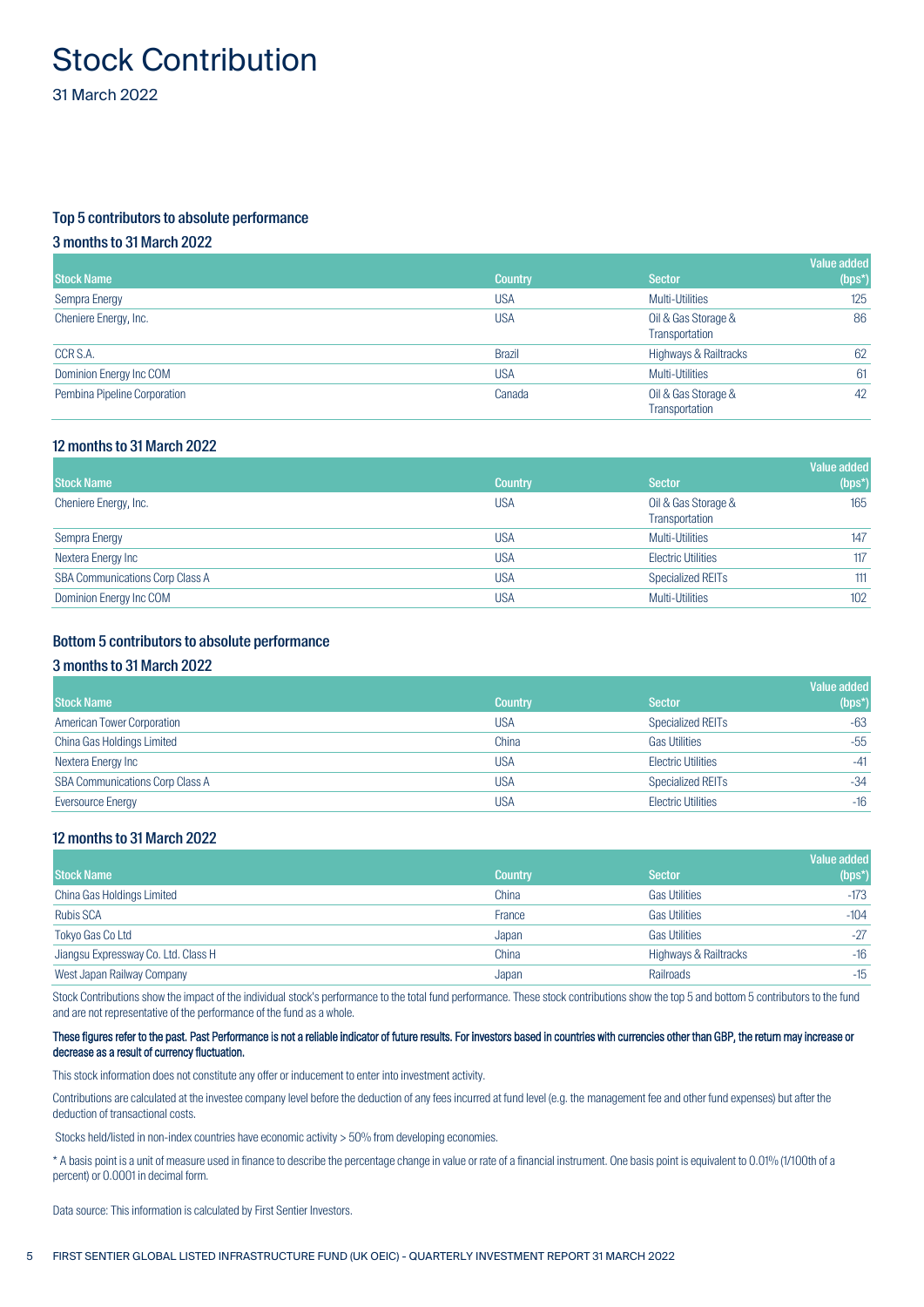# <span id="page-7-0"></span>Risk Analysis

31 March 2022

### Portfolio Risk Analysis - Ex-Post 3 Years Annualised to 31 March 2022

| <b>Risk Measure</b>                 | Value     | <b>Risk Description</b>                                                                                                                                                                                                                                                                                                                   |
|-------------------------------------|-----------|-------------------------------------------------------------------------------------------------------------------------------------------------------------------------------------------------------------------------------------------------------------------------------------------------------------------------------------------|
| Beta                                | 0.98      | Beta is a measure of volatility relative to the market. A beta of 1 would indicate that the fund tended to move in line with the market; a<br>beta greater than 1 would indicate that the fund has been more volatile than the market; whereas a beta less than 1 would indicate<br>that the fund has been less volatile than the market. |
| <b>Information Ratio</b>            | 0.32      | The fund's excess return divided by its tracking error. It is designed to assess a portfolio's performance relative to its level of<br>benchmark risk. The higher the fund's information ratio, the more excess return it generates for each unit of tracking error.                                                                      |
| <b>Portfolio Standard Deviation</b> | $14.12\%$ | A measure of how much the returns of the fund vary relative to the arithmetical average. The higher the fund's standard deviation,<br>the more its returns tend to deviate from the mean.                                                                                                                                                 |
| <b>Benchmark Standard Deviation</b> | $14.22\%$ | A measure of how much the returns of the index vary relative to the arithmetical average. The higher the index's standard deviation,<br>the more its returns tend to deviate from the mean.                                                                                                                                               |
| <b>Tracking Error</b>               | 1.92%     | The standard deviation of the difference between the fund's returns and those of the index. The higher the fund's tracking error, the<br>more its performance relative to the benchmark may vary.                                                                                                                                         |

### Portfolio Risk Analysis - Ex-Ante at 31 March 2022

| <b>Risk Measure</b>       | <b>Value</b> | <b>Risk Description</b>                                                                                                                                                                                                                                     |
|---------------------------|--------------|-------------------------------------------------------------------------------------------------------------------------------------------------------------------------------------------------------------------------------------------------------------|
| Dividend Yield (Fund)     | 2.88%        | The annual dividend yield paid per share divided by the share price. This factor measures the value of company shares according to<br>the stream of dividend income resulting from share ownership.                                                         |
| Dividend Yield (Index)    | 2.70%        | The annual dividend yield paid per share divided by the share price. This factor measures the value of company shares according to<br>the stream of dividend income resulting from share ownership.                                                         |
| Price to Book (Fund)      | 2.37         | The ratio of the company's book value (the sum of shareholders' equity plus accumulated retained earnings from the P & L account)<br>to its share price. This factor has been one of the most successful measures of the intrinsic value of company shares. |
| Price to Book (Index)     | 2.28         | The ratio of the company's book value (the sum of shareholders' equity plus accumulated retained earnings from the P & L account)<br>to its share price. This factor has been one of the most successful measures of the intrinsic value of company shares. |
| Price to Earnings (Fund)  | 20.39        | Annual earnings (adjusted for amortizations of intangibles, extraordinary charges and credits) per share divided by the share price.<br>This factor measures the worth of a company's ability to support each share with after tax earnings.                |
| Price to Earnings (Index) | 23.66        | Annual earnings (adjusted for amortizations of intangibles, extraordinary charges and credits) per share divided by the share price.<br>This factor measures the worth of a company's ability to support each share with after tax earnings.                |

Data source: Ex-Post information is calculated by First Sentier Investors, Ex-Ante information is provided by FactSet.